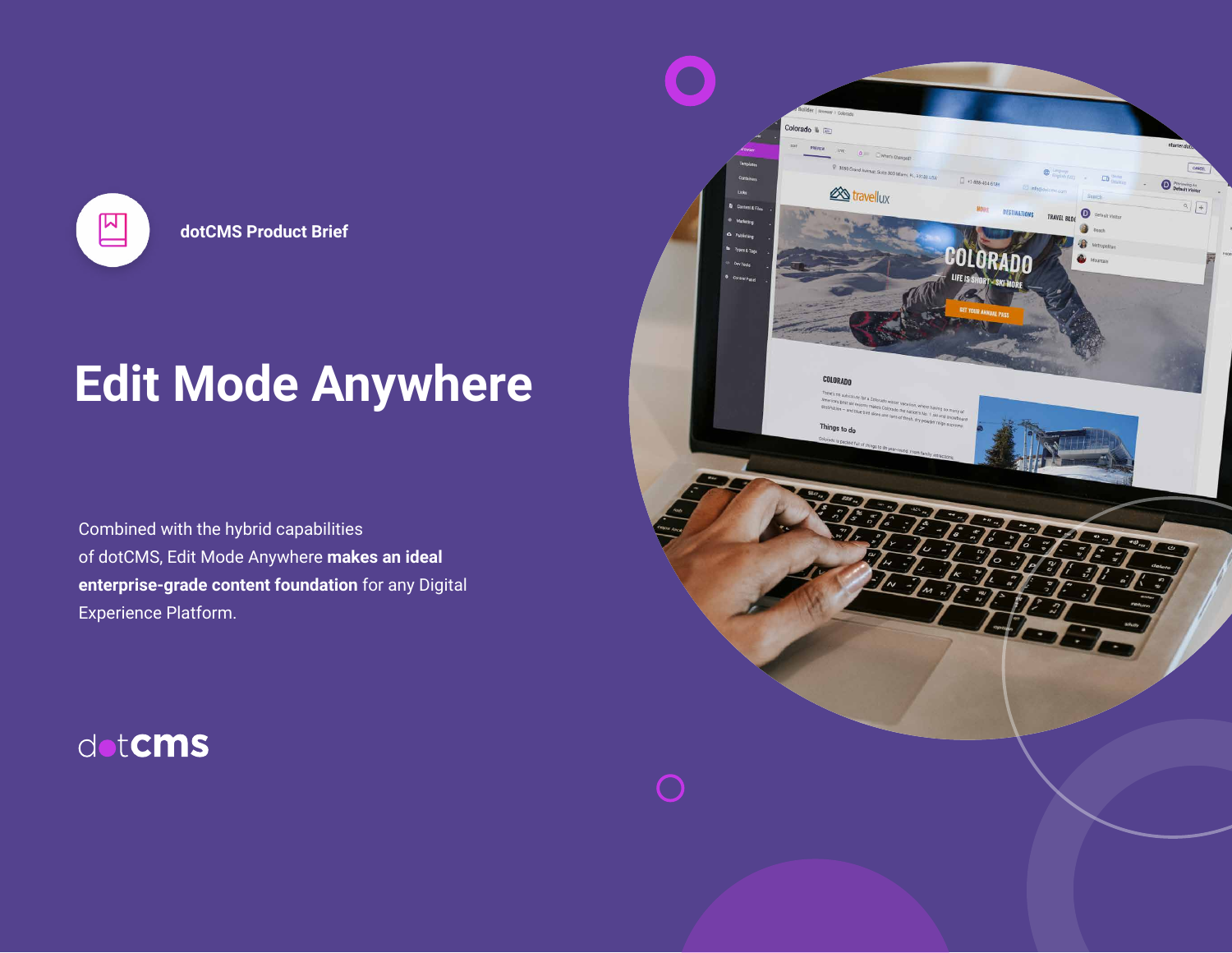

## **A Headless Pain for Marketers**

The rise of the headless CMS has been a boon for developers. Headless technology has freed them from the restraints of legacy CMS frameworks that aren't equipped to support modern, content-rich experiences. **But that developer freedom has had a cost;** it has forced content managers and business users back to the 2000s, where the key to all progress lies in developer muscle (i.e. "let's open a ticket") when it came to managing anything more than just content.

This is a huge set back for Digital Marketing teams and unfortunately, is still the case with many pure headless CMS solutions. dotCMS developed a solution to this set back with dotCMS 5.1 with the introduction of **[Edit Mode Anywhere](https://www.youtube.com/watch?v=8JhoHHtcj6g&feature=youtu.be) >>**

#### **Key Concept Behind Edit Mode Anywhere**

A central tool in the dotCMS authoring environment for **managing content, pages, page layouts and page compositions,** is the Edit Mode.

This core capability can now run as "Edit Mode Anywhere" in cases where dotCMS runs **[headless](https://cdn2.hubspot.net/hubfs/2389934/Product-Brief/Headless-CMS-Product-Brief.pdf)** or **[hybrid,](https://cdn2.hubspot.net/hubfs/2389934/eBooks/Hybrid-CMS.pdf)** & marketing needs to manage content on **[Single Page](https://cdn2.hubspot.net/hubfs/2389934/eBooks/Single-Page-Apps-White-Paper-dotCMS.pdf)  [Apps,](https://cdn2.hubspot.net/hubfs/2389934/eBooks/Single-Page-Apps-White-Paper-dotCMS.pdf)** IOT devices & the likes.Running in Edit Mode Anywhere offers continued access to the digital marketing tools that are available when running in classic mode, and it addresses the key pain points marketers experience. Don't just take **[our](https://www.youtube.com/watch?v=Vqkj5FN8auo&feature=youtu.be)  [word](https://www.youtube.com/watch?v=Vqkj5FN8auo&feature=youtu.be)** for it.

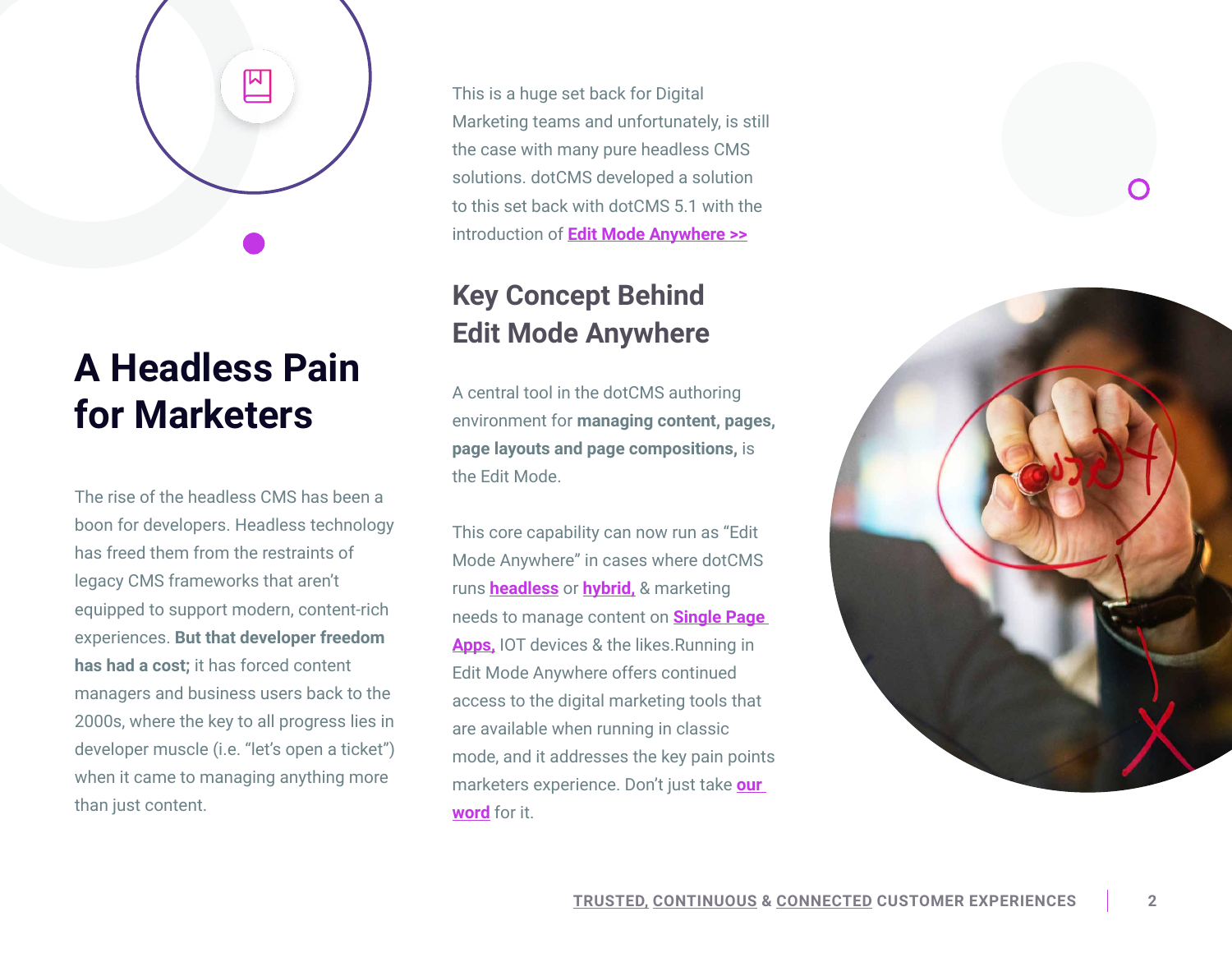#### **Edit Mode Anywhere**



Remote rendering includes dotCMS DOM markup required to enable dotCMS edit mode, e.g. <data-dot-object='container'>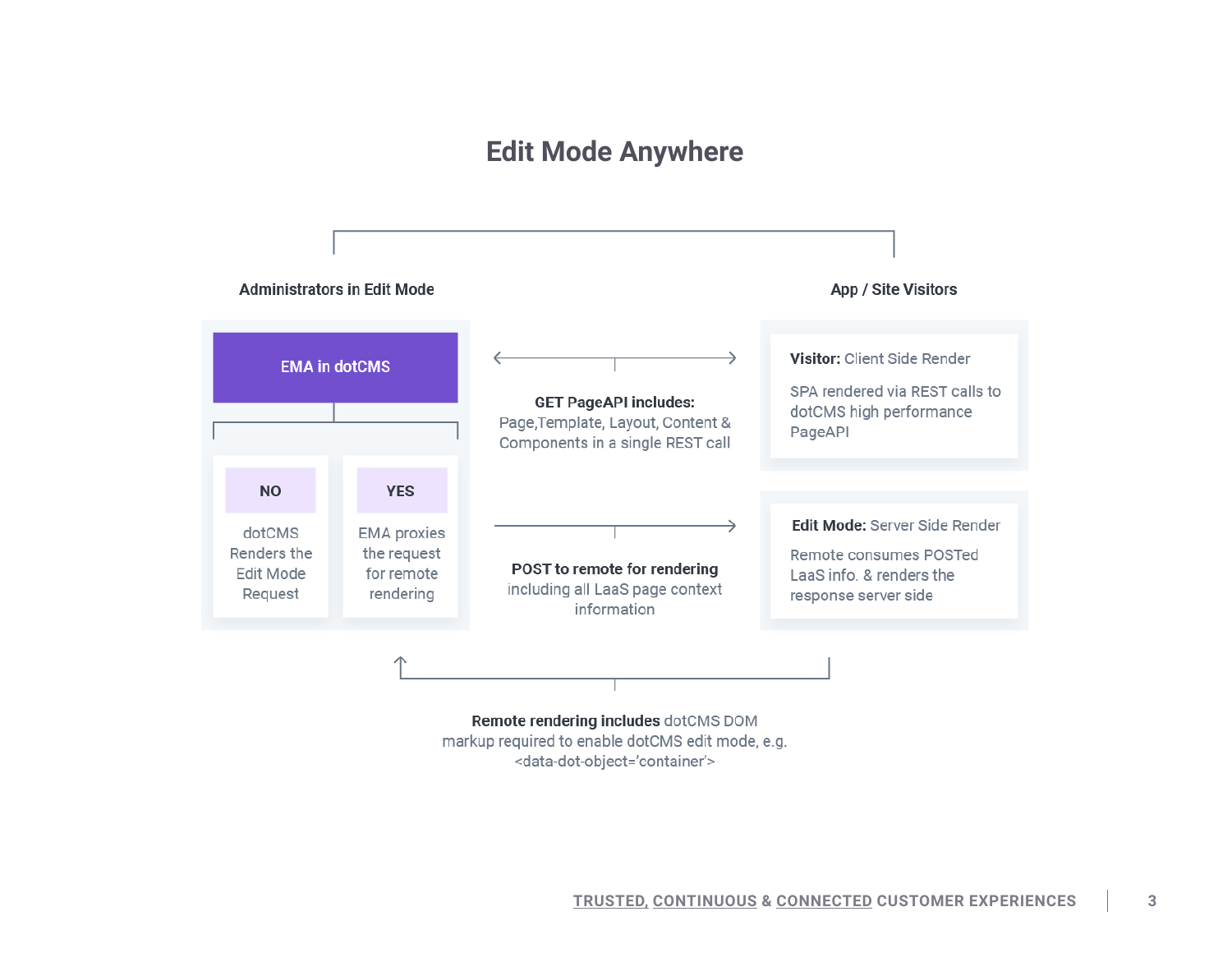



## **Edit Mode Anywhere for Marketers**

For marketers, Edit Mode Anywhere has brought a **high comfort level of editor experience while executing on their Digital Marketing ambition, and more importantly, without going back in time and losing access to agile marketing tools** they have in a traditional CMS.

IT will have the freedom to leverage their latest-and-greatest flavor of front-end technology to drive innovation, while marketing maintains agility with key digital marketing tools.

#### **Preview**

Regardless of where and how the content is exposed to your audiences, **the marketing team can preview for [devices,](https://www.youtube.com/watch?v=sl5z_ZytHyA&feature=youtu.be) [personas,](https://www.youtube.com/watch?v=sl5z_ZytHyA&feature=youtu.be) & language** at all times to ensure the experience is right before published.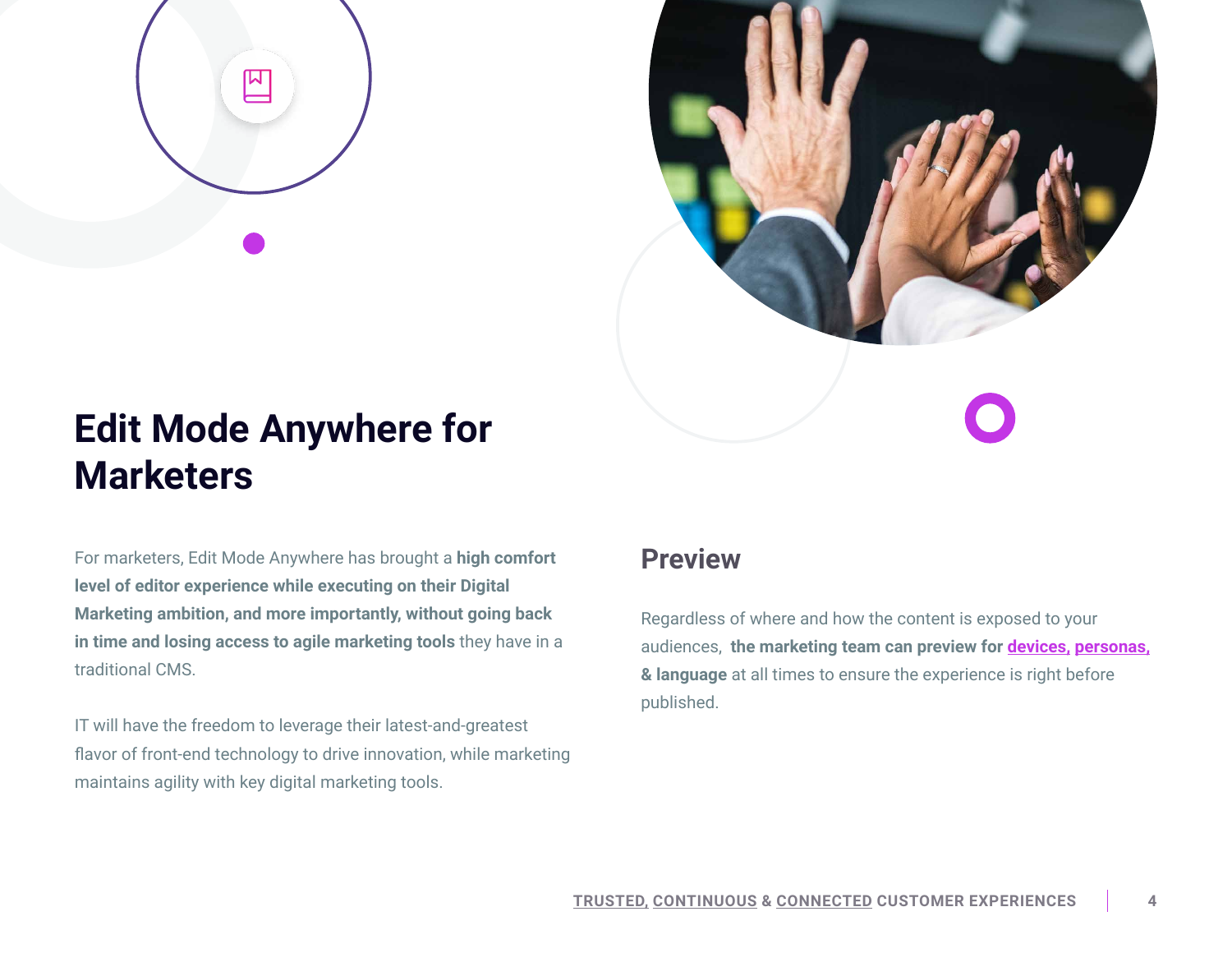#### **Page Layout Builder**

This **NoCode tool** that allows the creation and editing of **[page templates](https://www.youtube.com/watch?v=OYabBIHD4NA&feature=youtu.be)** and is available to marketing teams running Edit Mode Anywhere. Freedom of creation as always, and without the need for a developer.

### **Drag & Drop Page Building**

For Single Page Apps, Progressive Web Apps and many others, the marketing team has the ability to **compose pages and experiences by [dragging & dropping](https://www.youtube.com/watch?v=m3i2p579i2Y&feature=youtu.be) reusable widgets** around to their liking.

This is done seamlessly, and with full control over the experience and preview visibility for personas, device types and languages.



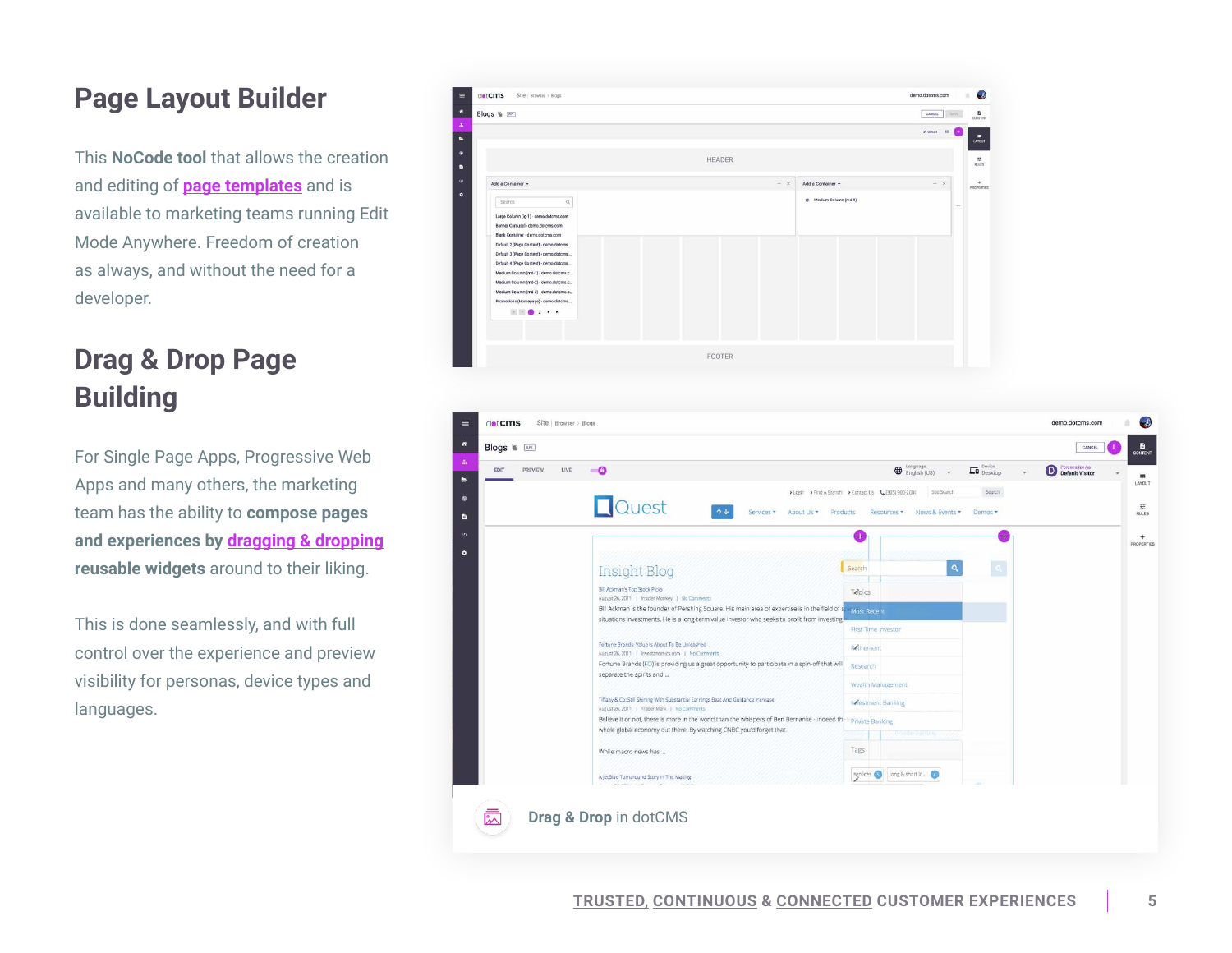#### **Call to Actions with Forms**

Enhanced form capabilities were introduced in **[dotCMS 5.2,](https://dotcms.com/reports/whats-new-in-dotcms-5-2)** including **[Forms-as-a-Service](https://www.youtube.com/embed/NahHebgvBfw)** that allow digital marketers to **create meaningful and converting CTAs for any application, including Single Page Apps.** 

#### **Personalization**

dotCMS comes with an intuitive **[personalization engine](https://www.youtube.com/embed/wLw9BhZMAsw)** that **allows for granular and data-driven hyperpersonalization & content targeting.**

The rules engine is an extensible framework that allows for seamless interoperability with commerce engines and marketing automation. In session data as well as external data can be leveraged in the personalization strategy, whether you manage a desktop website, Single Page App or IOT-display, all via NoCode tooling.



#### **Hybrid CMS**

Edit Mode Anywhere is the quintessential capability that reflects the power of hybrid dotCMS. It has never been easier to execute on an **omnichannel strategy and engage with customers** 

**and prospects** along their journey via all the digital touchpoints with your brand. Render content natively, headlessly or both. Publish content statically or dynamically to one or multiple environments at the same time. **All from a single dotCMS environment & guaranteed editor experience with Edit Mode Anywhere.**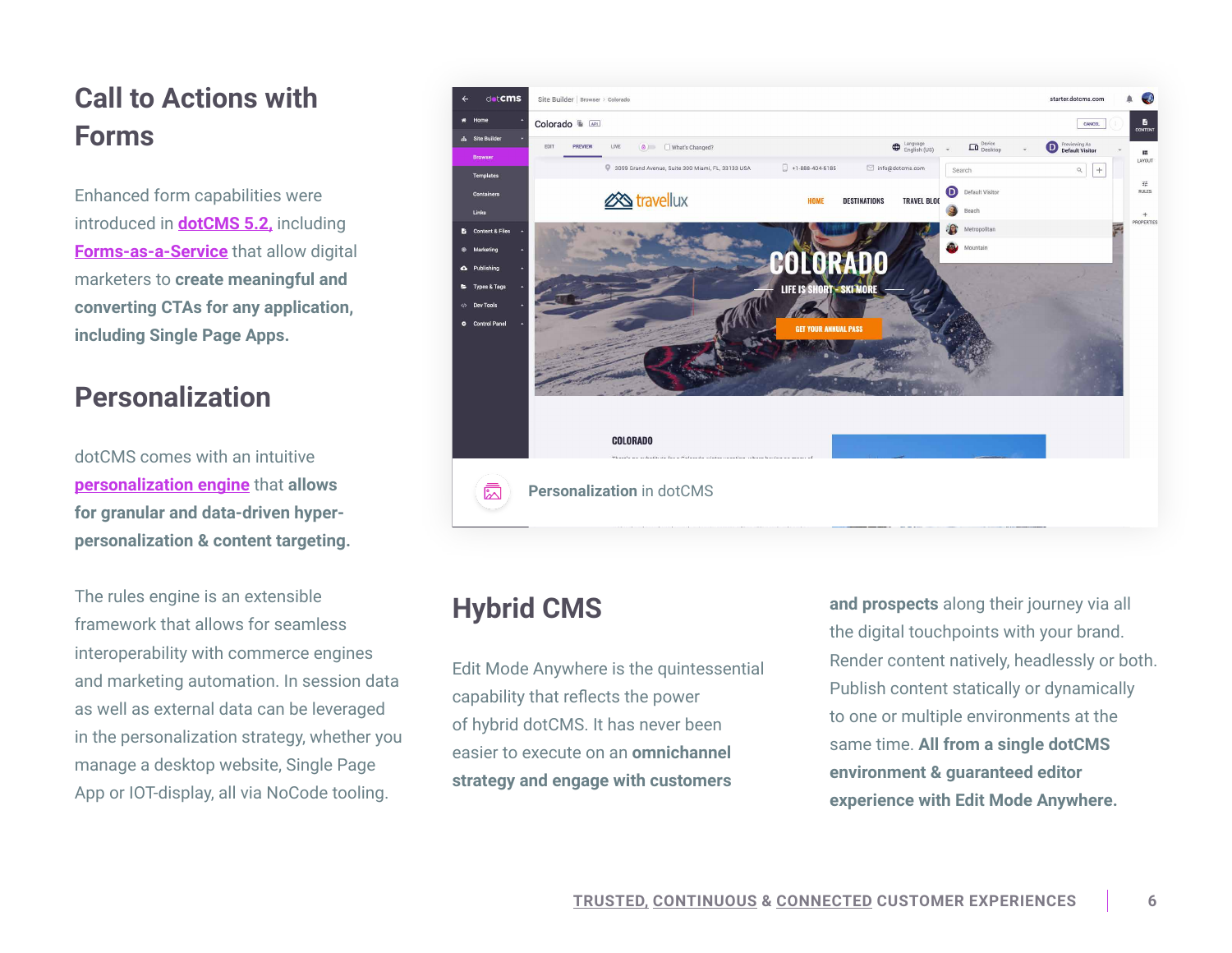

## **Edit Mode Anywhere for IT**

#### **Freedom of Innovation**

No longer is the development team bound to proprietary technology and monolithic solutions.

dotCMS is **[front-end agnostic,](https://cdn2.hubspot.net/hubfs/2389934/Product-Brief/Headless-CMS-Product-Brief.pdf)** & allows teams to work with one or many of the technologies they prefer, driving time-tovalue with advanced solutions to support the business.

#### **APIs for Everything**

dotCMS is an API-first platform. **Everything is content, & all content is exposed via REST APIs or [GraphQL,](https://www.youtube.com/watch?v=p72nCOUoQcQ&feature=youtu.be)** including permissions and relationships. In addition, the **[LowCode API Tooling](https://www.youtube.com/watch?v=CAz_XjZ1lU8&feature=youtu.be)** puts the web developer in the driver's seat to build production-ready and advanced integrations with adjacent technologies in a fraction of the time, compared to competitors.

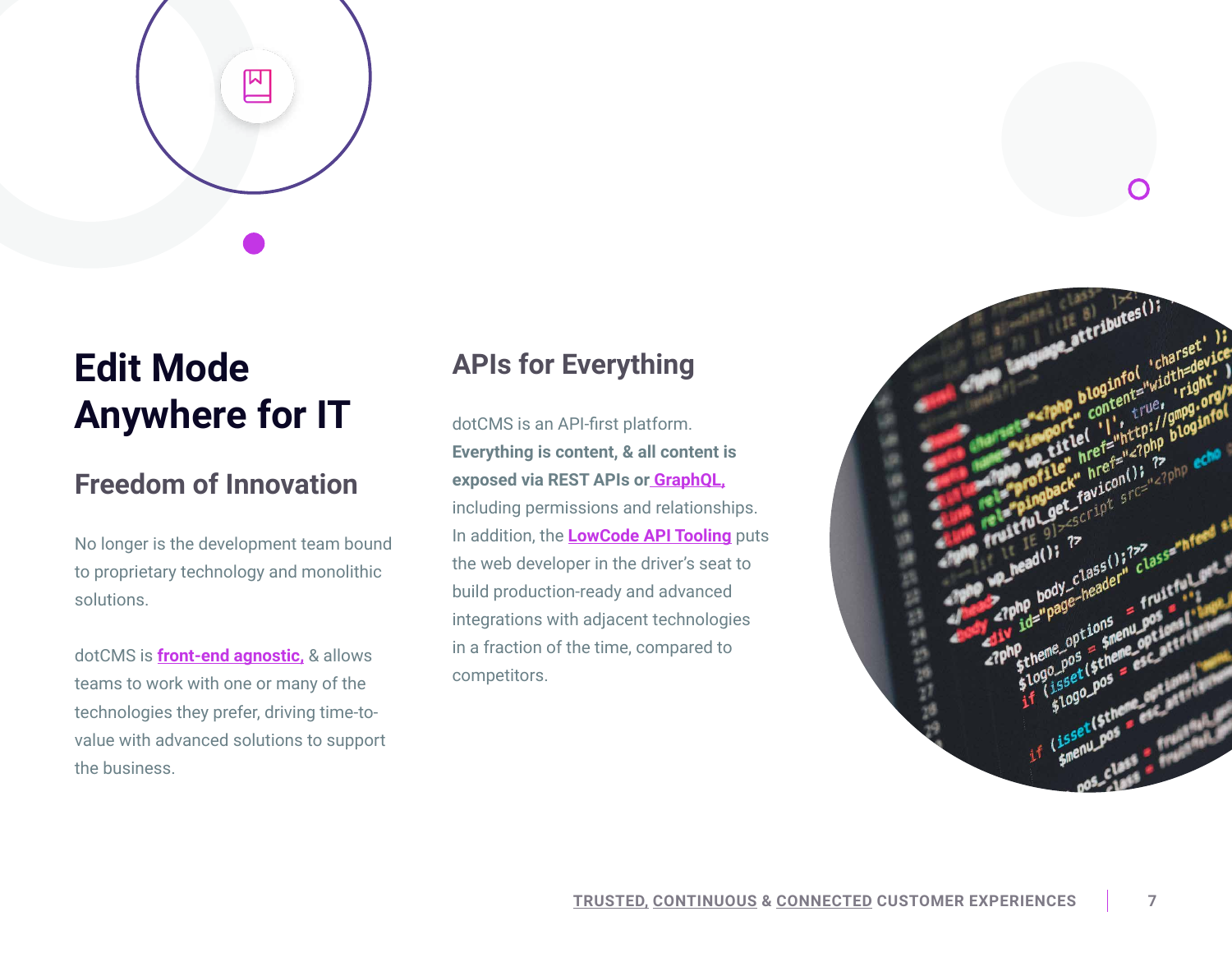



## **What's on the Horizon**

The launch of Edit Mode Anywhere is a starting point of our vision and how we see **digital marketing being empowered with an enterprise-grade content foundation** that impacts business outcomes.

Technology is changing rapidly and new frameworks can pop up any time. From a CMS perspective, we strive to enable development teams to utilize emerging technology in conjunction with dotCMS, while also giving marketing the tools needed to drive success.

## **We see new frameworks like Gatsby gaining traction, and we'll make sure dotCMS supports these,**

 like we have always done. Check the very near future of headless dotCMS and how it is going to play well with Edit Mode Anywhere. **[Watch Video Here >>](https://www.youtube.com/watch?v=a9ASVbP8eFE&feature=youtu.be)**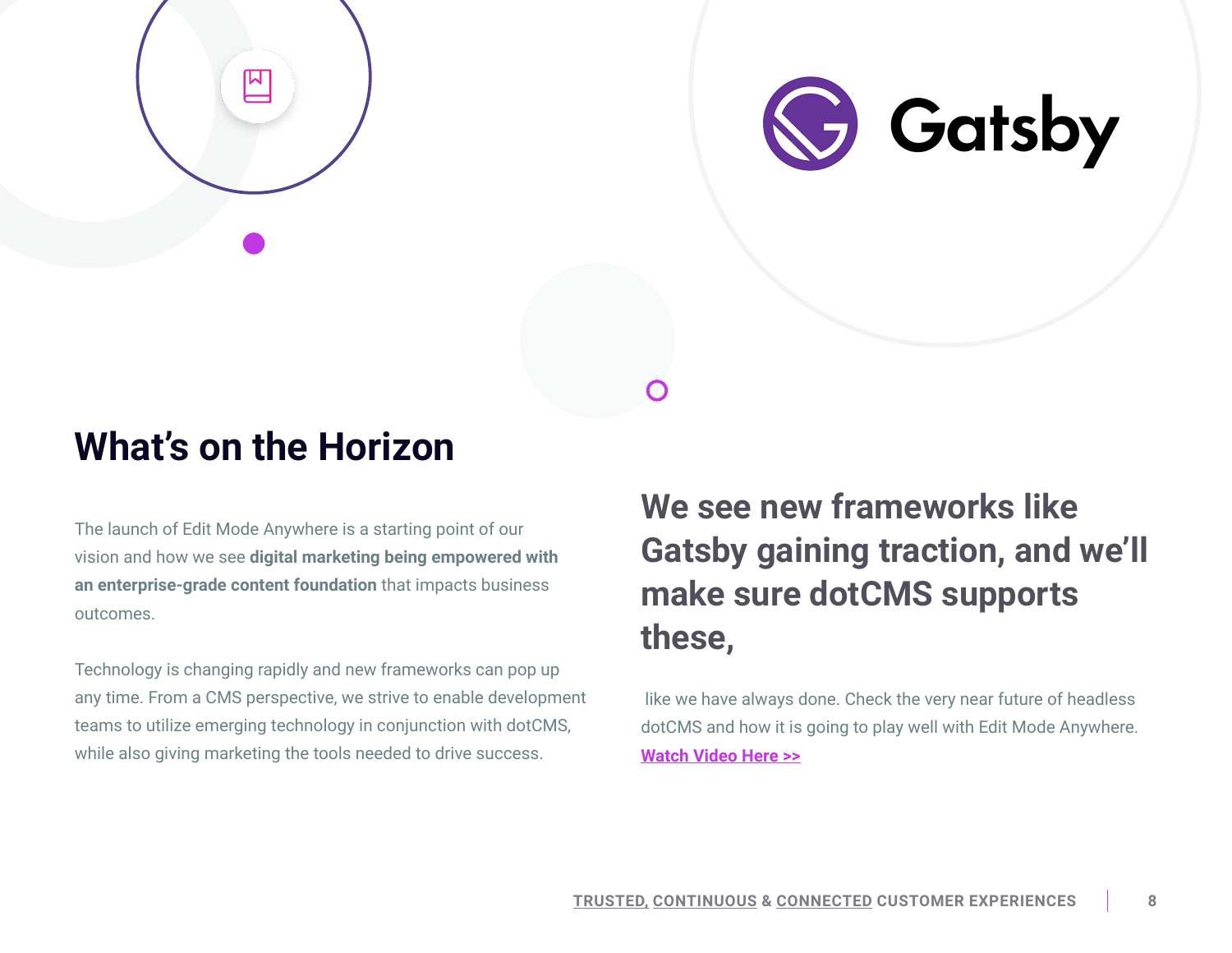

## **Complimentary Evaluation Support**

dotCMS offers a variety of tactics to test-drive and proof out your key use-cases around your personalization strategy. It is our investment and helps you to evaluate dotCMS effectively, way beyond shiny product demos and slick sales presentation.

More on our evaluation support **H[ere >>>](https://dotcms.com/cms-evaluation/)**